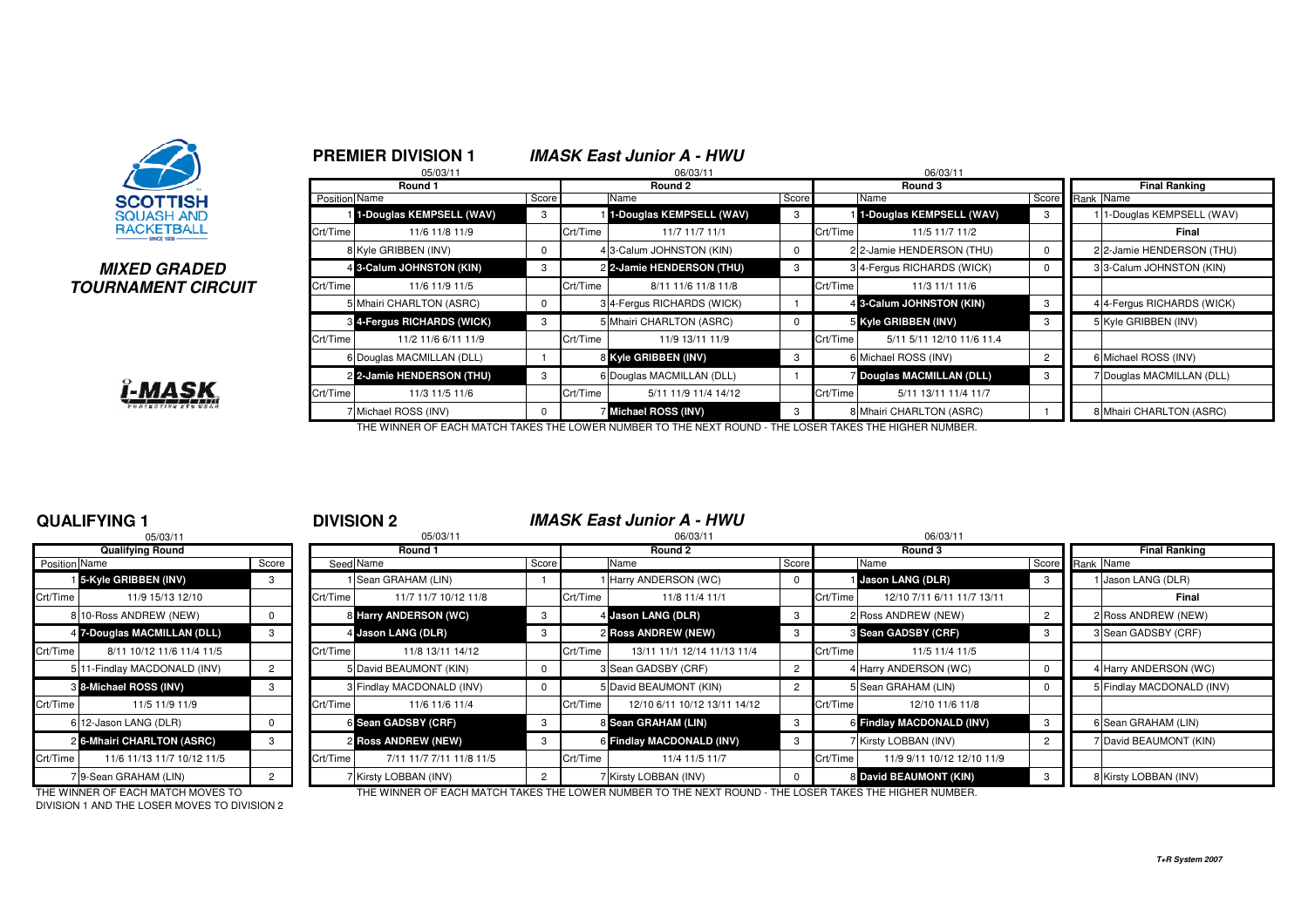**QUALIFYING 3**

|                      | 05/03/11                   |       |          |
|----------------------|----------------------------|-------|----------|
|                      | <b>Qualifying Round</b>    |       |          |
| <b>Position Name</b> |                            | Score | Seed     |
|                      | 113-Gary BEALES (WICK)     | 2     |          |
| Crt/Time             | 11/8 11/8 5/11 11/13 11/12 |       | Crt/Time |
| 81                   | 18-Harry ANDERSON (WC)     | 3     | 8        |
| $\frac{4}{ }$        | 15-Sean GADSBY (CRF)       | 3     | 4        |
| Crt/Time             | 11/9 11/6 11/6             |       | Crt/Time |
|                      | 519-Elspeth YOUNG (KIN)    | 0     | 5        |
| 3                    | 16-Kirsty LOBBAN (INV)     | 3     | 3        |
| Crt/Time             | 11/5 11/8 11/6             |       | Crt/Time |
|                      | 6 20-David TOLLAND (GIF)   | 0     | 6        |
|                      | 2 14-David BEAUMONT (KIN)  | 3     | 2        |
| Crt/Time             | 11/7 11/4 11/9             |       | Crt/Time |
| 7                    | 17-Michael JENKINS (WTN)   | O     |          |

DIVISION 2 AND THE LOSER MOVES TO DIVISION 3



|               | 05/03/11                      |       |                |
|---------------|-------------------------------|-------|----------------|
|               | <b>Qualifying Round</b>       |       |                |
| Position Name |                               | Score | Seed           |
|               | 21-Walk OVER ()               | 0     |                |
| Crt/Time      | 11/0 11/0 11/0 W/O            |       | Crt/Time       |
|               | 8 26-Jordan GEDDES (INV)      | 3     | 8              |
|               | 4 23-Jack HOGG (PER)          | 3     | 4              |
| Crt/Time      | 11/6 11/1 11/5                |       | Crt/Time       |
|               | 5 27-Christopher MCCANN (NEW) | O     | 5              |
|               | 8 24-Andrew ROBERTS (KIN)     | 3     | 3              |
| Crt/Time      | 11/6 11/6 11/8                |       | Crt/Time       |
|               | 6 28-Ben VALENTINE (LL)       | O     | 6              |
|               | 2 22-Ewan HEARNS (INV)        | 3     | $\overline{2}$ |
| Crt/Time      | 11/4 11/4 11/7                |       | Crt/Time       |
|               | 7 25-Adam REID (WC)           | n     |                |

DIVISION 3 AND THE LOSER MOVES TO DIVISION 4

|               | <b>QUALIFYING 2</b>        |                | <b>DIVISION 3</b> |                            |                | <b>IMASK East Junior A - HWU</b> |                              |       |          |                         |                         |
|---------------|----------------------------|----------------|-------------------|----------------------------|----------------|----------------------------------|------------------------------|-------|----------|-------------------------|-------------------------|
|               | 05/03/11                   |                |                   | 05/03/11                   |                |                                  | 06/03/11                     |       |          | 06/03/11                |                         |
|               | <b>Qualifying Round</b>    |                |                   | Round 1                    |                |                                  | Round 2                      |       |          | Round 3                 | <b>Final Ranking</b>    |
| Position Name |                            | Score          |                   | Seed Name                  | Score          |                                  | Name                         | Score |          | Name                    | Score Rank Name         |
|               | 113-Gary BEALES (WICK)     | $\overline{2}$ |                   | <b>Gary BEALES (WICK)</b>  | -3             |                                  | <b>Gary BEALES (WICK)</b>    | 3     |          | Gary BEALES (WICK)      | 1 Gary BEALES (WICK)    |
| Crt/Time      | 11/8 11/8 5/11 11/13 11/12 |                | Crt/Time          | 11/7 11/7 11/4             |                | Crt/Time                         | 12/10 8/11 5/11 11/8 11/6    |       | Crt/Time | 11/0 11/0 11/0 W/O      | Final                   |
|               | 8 18-Harry ANDERSON (WC)   |                |                   | 8 Jordan GEDDES (INV)      |                |                                  | 4 David TOLLAND (GIF)        |       |          | 2 Elspeth YOUNG (KIN)   | 2 Elspeth YOUNG (KIN)   |
|               | 15-Sean GADSBY (CRF)       |                |                   | 4 David TOLLAND (GIF)      |                |                                  | 2 Andrew ROBERTS (KIN)       |       |          | 3 Andrew ROBERTS (KIN)  | 3 David TOLLAND (GIF)   |
| Crt/Time      | 11/9 11/6 11/6             |                | Crt/Time          | 12/14 9/11 13/11 11/6 11/9 |                | Crt/Time                         | 11/8 6/11 11/9 11/7          |       | Crt/Time | 11/3 12/10 11/4         |                         |
|               | 5 19-Elspeth YOUNG (KIN)   |                |                   | 5 Ewan HEARNS (INV)        | $\overline{2}$ |                                  | <b>8 Elspeth YOUNG (KIN)</b> |       |          | 4 David TOLLAND (GIF)   | 4 Andrew ROBERTS (KIN)  |
|               | 8 16-Kirsty LOBBAN (INV)   |                |                   | 3 Elspeth YOUNG (KIN)      | -3             |                                  | 5 Ewan HEARNS (INV)          | -3    |          | 5 Ewan HEARNS (INV)     | 5 Ewan HEARNS (INV)     |
| Crt/Time      | 11/5 11/8 11/6             |                | Crt/Time          | 11/13 8/11 11/8 11/8 11/8  |                | Crt/Time                         | 11/8 13/11 5/11 11/2         |       | Crt/Time | 11/7 11/8 11/6          |                         |
|               | 6 20-David TOLLAND (GIF)   |                |                   | 6 Jack HOGG (PER)          | $\overline{2}$ |                                  | 8 Jordan GEDDES (INV)        |       |          | 6 Jack HOGG (PER)       | 6 Jack HOGG (PER)       |
|               | 2 14-David BEAUMONT (KIN)  | 3              |                   | 2 Michael JENKINS (WTN)    |                |                                  | 6 Jack HOGG (PER)            | 3     |          | 7 Michael JENKINS (WTN) | 7 Jordan GEDDES (INV)   |
| Crt/Time      | 11/7 11/4 11/9             |                | Crt/Time          | 11/0 11/0 11/0 W/O         |                | Crt/Time                         | 11/0 11/0 11/0 W/O           |       | Crt/Time | 11/0 11/0 11/0 W/O      |                         |
|               | 7 17-Michael JENKINS (WTN) |                |                   | Andrew ROBERTS (KIN)       | -3             |                                  | 7 Michael JENKINS (WTN)      |       |          | 8 Jordan GEDDES (INV)   | 8 Michael JENKINS (WTN) |

THE WINNER OF EACH MATCH MOVES TO THE WINNER OF EACH MATCH TAKES THE LOWER NUMBER TO THE NEXT ROUND - THE LOSER TAKES THE HIGHER NUMBER.

|               | <b>QUALIFYING 3</b>              |       | <b>DIVISION 4</b>                    |       |                       | <b>IMASK East Junior A - HWU</b> |              |          |                                   |       |                            |
|---------------|----------------------------------|-------|--------------------------------------|-------|-----------------------|----------------------------------|--------------|----------|-----------------------------------|-------|----------------------------|
|               | 05/03/11                         |       | 05/03/11                             |       |                       | 06/03/11                         |              |          | 06/03/11                          |       |                            |
|               | <b>Qualifying Round</b>          |       | Round 1                              |       | Round 2               |                                  |              |          | Round 3                           |       | <b>Final Ranking</b>       |
| Position Name |                                  | Score | Seed Name                            | Score | Name                  |                                  | Score        |          | Name                              | Score | Rank Name                  |
|               | 1 21-Walk OVER ()                |       | 1 Walk OVER ()                       |       |                       | <b>i</b> Sean WESTWOOD (ESC)     | 3            |          | Sean WESTWOOD (ESC)               |       | 1 Adam REID (WC)           |
| Crt/Time      | 11/0 11/0 11/0 W/O               |       | Crt/Time<br>11/0 11/0 11/0 W/O       |       | Crt/Time              | 11/9 11/7 9/11 11/5              |              | Crt/Time | 11/6 7/11 12/10 11/8              |       | Final                      |
|               | 8 26-Jordan GEDDES (INV)         |       | 8 Sean WESTWOOD (ESC)                |       |                       | 4 Struan GRANT (SGF)             |              |          | 2 Adam REID (WC)                  |       | 2 Sean WESTWOOD (ESC)      |
|               | 4 23-Jack HOGG (PER)             |       | 4 Ben VALENTINE (LL)                 |       | 2 Adam REID (WC)      |                                  | 3            |          | <b>B</b> Carrie HALLAM (ESC)      |       | 3 Struan GRANT (SGF)       |
| Crt/Time      | 11/6 11/1 11/5                   |       | Crt/Time<br>11/1 11/1 11/3           |       | Crt/Time              | 11/5 11/9 11/2                   |              | Crt/Time | 11/5 11/13 11/9 11/8              |       |                            |
|               | 5 27-Christopher MCCANN (NEW)    |       | 5 Struan GRANT (SGF)                 | -3    |                       | 3 Carrie HALLAM (ESC)            |              |          | 4 Struan GRANT (SGF)              |       | 4 Carrie HALLAM (ESC)      |
|               | <b>8 24-Andrew ROBERTS (KIN)</b> |       | 3 Christopher MCCANN (NEW)           |       |                       | 5 Ben VALENTINE (LL)             |              |          | 5 Ben VALENTINE (LL)              |       | 5 Alex ROSS (WC)           |
| Crt/Time      | 11/6 11/6 11/8                   |       | Crt/Time<br>9/11 11/8 11/5 8/11 11/8 |       | Crt/Time              | 11/0 11/0 11/0 W/O               |              | Crt/Time | 11/8 11/5 11/2                    |       |                            |
|               | 6 28-Ben VALENTINE (LL)          |       | 6 Carrie HALLAM (ESC)                |       | 8 Walk OVER ()        |                                  | 0            |          | 6 Alex ROSS (WC)                  |       | 6 Ben VALENTINE (LL)       |
|               | 2 22-Ewan HEARNS (INV)           |       | 2 Adam REID (WC)                     |       |                       | 6 Christopher MCCANN (NEW)       |              |          | <b>7 Christopher MCCANN (NEW)</b> |       | 7 Christopher MCCANN (NEW) |
| Crt/Time      | 11/4 11/4 11/7                   |       | Crt/Time<br>15/13 11/6 6/11 11/9     |       | Crt/Time              | 11/5 11/7 11/7                   |              | Crt/Time | 11/0 11/0 11/0 W/O                |       |                            |
|               | 7 25-Adam REID (WC)              |       | 7 Alex ROSS (WC)                     |       | <b>Alex ROSS (WC)</b> |                                  | $\mathbf{B}$ |          | 8 Walk OVER ()                    |       | 8 Walk OVER ()             |

MAS.

THE WINNER OF EACH MATCH MOVES TO THE WINNER OF EACH MATCH TAKES THE LOWER NUMBER TO THE NEXT ROUND - THE LOSER TAKES THE HIGHER NUMBER.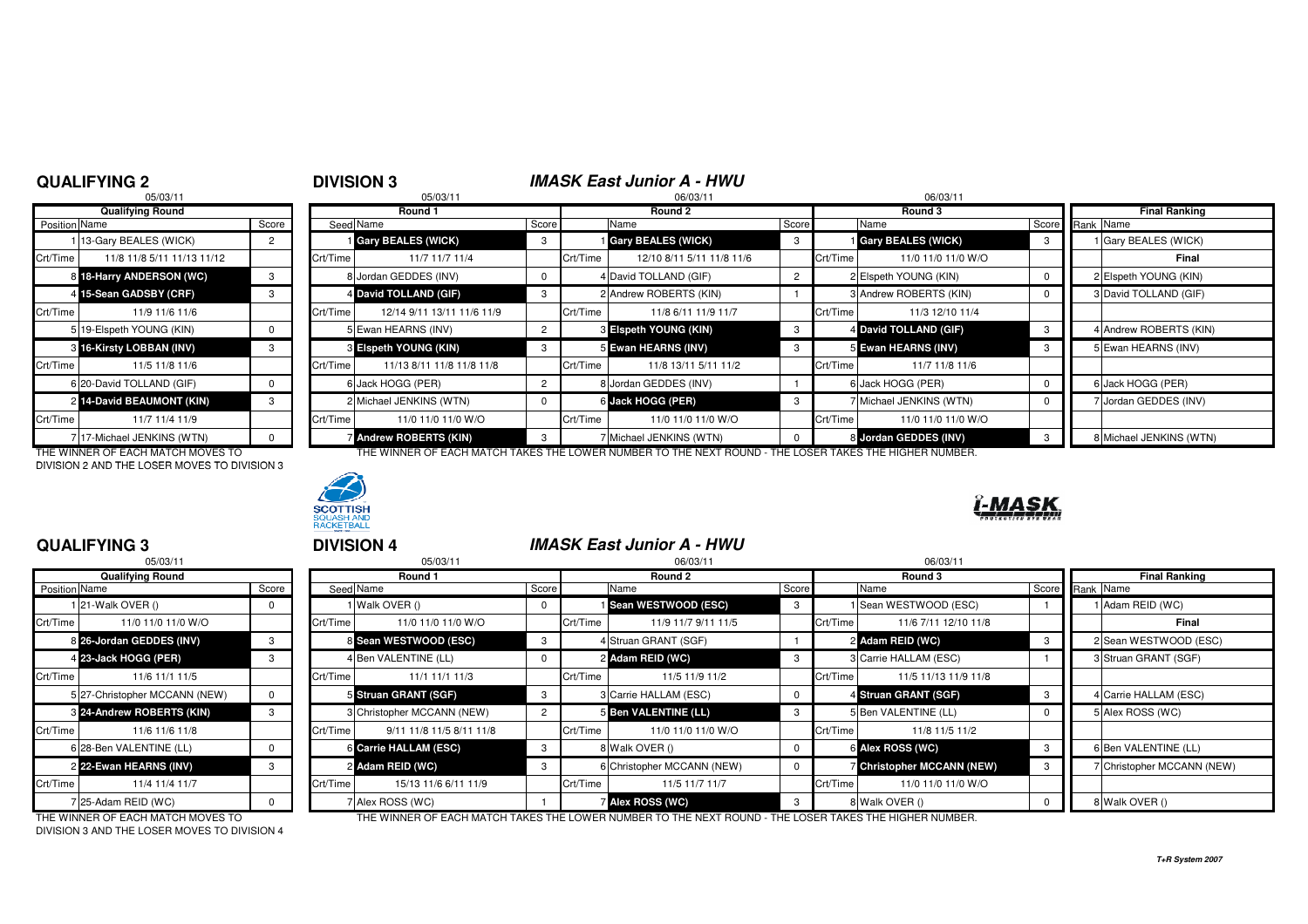# <sup>4</sup> **DIVISION 5 IMASK East Junior A - HWU**

|                      | 05/03/11                   |       |           | 05/03/11                  |                |          | 06/03/11                 |          | 06/03/1  |                         |  |
|----------------------|----------------------------|-------|-----------|---------------------------|----------------|----------|--------------------------|----------|----------|-------------------------|--|
|                      | <b>Qualifying Round</b>    |       |           | Round 1                   |                |          | Round 2                  |          | Round 3  |                         |  |
| <b>Position</b> Name |                            | Score | Seed Name |                           |                | Score    | Name                     | Score    |          | Name                    |  |
|                      | 29-Andrew GREEN (DLL)      | 0     |           | Andrew GREEN (DLL)        | 0              |          | David BRENNAN (WC)       | 2        |          | 1 Patrick O'SULLIVAN () |  |
| Crt/Time             | 11/6 14/12 11/4            |       | Crt/Time  | 11/7 11/7 14/12           |                | Crt/Time | 11/5 11/4 8/11 2/11 11/8 |          | Crt/Time | 12/10 11/3              |  |
|                      | 8 34-Sean WESTWOOD (ESC)   | 3     |           | 8 David BRENNAN (WC)      | 3              |          | 4 Patrick O'SULLIVAN ()  | 3        |          | 2 Christopher WELCH     |  |
|                      | 431-Christopher WELCH (WC) | 0     |           | 4 Patrick O'SULLIVAN ()   | 3              |          | 2 Christopher WELCH (WC) | 3        |          | 3 Jamie BODE (KIN)      |  |
| Crt/Time             | 11/5 11/9 11/7             |       | Crt/Time  | 6/11 1/11 15/13 11/6 11/8 |                | Crt/Time | 9/11 11/2 11/2 11/6      |          | Crt/Time | 7/11 11/1 11/           |  |
|                      | 5 35-Carrie HALLAM (ESC)   | 3     |           | 5 Andrew SORBIE (KIN)     | $\overline{c}$ |          | 3 Jamie BODE (KIN)       |          |          | 4 David BRENNAN (WC     |  |
|                      | 3 32-Mark COYLE ()         | 0     |           | 3 Mark COYLE ()           | 0              |          | 5 Andrew SORBIE (KIN)    | 3        |          | 5 Andrew SORBIE (KIN)   |  |
| Crt/Time             | 11/6 11/6 11/5             |       | Crt/Time  | 11/3 11/7 11/5            |                | Crt/Time | 11/7 11/8 4/11 11/9      |          | Crt/Time | 11/8 11/6 4/11 7        |  |
|                      | 6 36-Alex ROSS (WC)        | 3     |           | 6 Jamie BODE (KIN)        | 3              |          | 8 Andrew GREEN (DLL)     |          |          | 6 Mark COYLE ()         |  |
|                      | 2 30-Struan GRANT (SGF)    | 3     |           | 2 Christopher WELCH (WC)  | 3              |          | 6 Mark COYLE ()          | 3        |          | 7 Alasdair PROTT (INV)  |  |
| Crt/Time             | 11/5 9/11 11/1 11/2        |       | Crt/Time  | 16/14 11/4 11/5           |                | Crt/Time | 11/9 12/10 11/3          |          | Crt/Time | 9/11 11/6 11/8 1        |  |
|                      | 7 33-Patrick O'SULLIVAN () |       |           | 7 Alasdair PROTT (INV)    | $\Omega$       |          | 7 Alasdair PROTT (INV)   | $\Omega$ |          | 8 Andrew GREEN (DLL     |  |

DIVISION 4 AND THE LOSER MOVES TO DIVISION 5



| Qualifying Round |                            |       | Round 1  |                           |                | Round 2  |                          |       | Round 3                               | Final Ranking           |
|------------------|----------------------------|-------|----------|---------------------------|----------------|----------|--------------------------|-------|---------------------------------------|-------------------------|
| Position Name    |                            | Score |          | Seed Name                 | Score          |          | Name                     | Score | Name                                  | Score Rank Name         |
|                  | 129-Andrew GREEN (DLL)     |       |          | 1 Andrew GREEN (DLL)      | 0              |          | David BRENNAN (WC)       |       | Patrick O'SULLIVAN ()                 | Christopher WELCH (WC)  |
| Crt/Time         | 11/6 14/12 11/4            |       | Crt/Time | 11/7 11/7 14/12           |                | Crt/Time | 11/5 11/4 8/11 2/11 11/8 |       | Crt/Time<br>12/10 11/3 11/6           | Final                   |
|                  | 8 34-Sean WESTWOOD (ESC)   |       |          | 8 David BRENNAN (WC)      | -3             |          | 4 Patrick O'SULLIVAN ()  |       | 2 Christopher WELCH (WC)              | 2 Patrick O'SULLIVAN () |
|                  | 431-Christopher WELCH (WC) |       |          | 4 Patrick O'SULLIVAN ()   | 3              |          | 2 Christopher WELCH (WC) |       | 3 Jamie BODE (KIN)                    | 3 Jamie BODE (KIN)      |
| Crt/Time         | 11/5 11/9 11/7             |       | Crt/Time | 6/11 1/11 15/13 11/6 11/8 |                | Crt/Time | 9/11 11/2 11/2 11/6      |       | Crt/Time<br>7/11 11/1 11/7 11/3       |                         |
|                  | 5 35-Carrie HALLAM (ESC)   |       |          | 5 Andrew SORBIE (KIN)     | $\overline{2}$ |          | 3 Jamie BODE (KIN)       |       | 4 David BRENNAN (WC)                  | 4 David BRENNAN (WC)    |
|                  | 332-Mark COYLE ()          |       |          | 3 Mark COYLE ()           | 0              |          | 5 Andrew SORBIE (KIN)    |       | 5 Andrew SORBIE (KIN)                 | 5 Mark COYLE ()         |
| Crt/Time         | 11/6 11/6 11/5             |       | Crt/Time | 11/3 11/7 11/5            |                | Crt/Time | 11/7 11/8 4/11 11/9      |       | Crt/Time<br>11/8 11/6 4/11 7/11 11/9  |                         |
|                  | 6 36-Alex ROSS (WC)        |       |          | 6 Jamie BODE (KIN)        | 3              |          | 8 Andrew GREEN (DLL)     |       | 6 Mark COYLE ()                       | 6 Andrew SORBIE (KIN)   |
|                  | 2 30-Struan GRANT (SGF)    |       |          | 2 Christopher WELCH (WC)  | 3              |          | 6 Mark COYLE ()          |       | 7 Alasdair PROTT (INV)                | 7 Andrew GREEN (DLL)    |
| Crt/Time         | 11/5 9/11 11/1 11/2        |       | Crt/Time | 16/14 11/4 11/5           |                | Crt/Time | 11/9 12/10 11/3          |       | Crt/Time<br>9/11 11/6 11/8 10/12 11/8 |                         |
|                  | 33-Patrick O'SULLIVAN ()   |       |          | 7 Alasdair PROTT (INV)    |                |          | 7 Alasdair PROTT (INV)   |       | 8 Andrew GREEN (DLL)                  | 8 Alasdair PROTT (INV)  |

THE WINNER OF EACH MATCH MOVES TO THE WINNER OF EACH MATCH TAKES THE LOWER NUMBER TO THE NEXT ROUND - THE LOSER TAKES THE HIGHER NUMBER.



## 1-MASI

|                      | <b>QUALIFYING 5</b>               |                | <b>DIVISION 6</b> |                               |          |          | <b>IMASK East Junior A - HWU</b>                                                                       |       |          |                               |                 |                             |
|----------------------|-----------------------------------|----------------|-------------------|-------------------------------|----------|----------|--------------------------------------------------------------------------------------------------------|-------|----------|-------------------------------|-----------------|-----------------------------|
|                      | 05/03/11                          |                |                   | 05/03/11                      |          |          | 06/03/11                                                                                               |       |          | 06/03/11                      |                 |                             |
|                      | <b>Qualifying Round</b>           |                | Round 1           |                               |          | Round 2  |                                                                                                        |       |          | Round 3                       |                 | <b>Final Ranking</b>        |
| <b>Position Name</b> |                                   | Score          |                   | Seed Name                     | Score    |          | Name                                                                                                   | Score |          | Name                          | Score Rank Name |                             |
|                      | 37-Ryan GILLIES (LIN)             |                |                   | Ryan GILLIES (LIN)            | -3       |          | 1 Ryan GILLIES (LIN)                                                                                   |       |          | Cameron GREEN (DLL)           |                 | <b>Alex WARD (SGF)</b>      |
| Crt/Time             | 11/5 12/10 7/11 11/4              |                | Crt/Time          | 8/11 11/8 11/8 11/6           |          | Crt/Time | 9/11 11/3 11/5 11/7                                                                                    |       | Crt/Time | 11/6 6/11 11/5 11/1           |                 | Final                       |
|                      | 342-David BRENNAN (WC)            | 3              |                   | 8 William PRENTICE (GA)       |          |          | 4 Cameron GREEN (DLL)                                                                                  | 3     |          | 2 Alex WARD (SGF)             |                 | 2 Cameron GREEN (DLL)       |
|                      | 4 39-Jamie BODE (KIN)             | 3              |                   | 4 Sandro MAZZUCCO (GA)        | $\Omega$ |          | 2 Sean KELLY (INV)                                                                                     |       |          | <b>8 Sean KELLY (INV)</b>     |                 | 3 Sean KELLY (INV)          |
| Crt/Time             | 11/6 11/4 11/8                    |                | Crt/Time          | 12/10 11/1 11/7               |          | Crt/Time | 11/6 6/11 11/7 11/3                                                                                    |       | Crt/Time | 11/5 11/7 11/7                |                 |                             |
|                      | 543-Sandro MAZZUCCO (GA)          | $\mathbf{0}$   |                   | Cameron GREEN (DLL)           | 3        |          | <b>8 Alex WARD (SGF)</b>                                                                               | -3    |          | 4 Ryan GILLIES (LIN)          |                 | 4 Ryan GILLIES (LIN)        |
|                      | 3140-Walk OVER ()                 | $\Omega$       |                   | <b>B</b> Ross HENDERSON (INV) |          |          | 5 Sandro MAZZUCCO (GA)                                                                                 |       |          | 5 William PRENTICE (GA)       |                 | <b>Ross HENDERSON (INV)</b> |
| Crt/Time             | 11/0 11/0 11/0 W/O                |                | Crt/Time          | 11/5 11/3 9/11 11/7           |          | Crt/Time | 11/6 11/4 11/9                                                                                         |       | Crt/Time | 11/7 11/7 11/7                |                 |                             |
|                      | 6 44-Alasdair PROTT (INV)         | 3              |                   | <b>6 Alex WARD (SGF)</b>      | 3        |          | 8 William PRENTICE (GA)                                                                                | 3     |          | <b>6 Ross HENDERSON (INV)</b> |                 | 6 William PRENTICE (GA)     |
|                      | 238-Andrew SORBIE (KIN)           | 3              |                   | 2 Walk OVER ()                | $\Omega$ |          | <b>6 Ross HENDERSON (INV)</b>                                                                          |       |          | Walk OVER ()                  |                 | Sandro MAZZUCCO (GA)        |
| Crt/Time             | 12/10 9/11 6/11 11/4 11/6         |                | Crt/Time          | 11/0 11/0 11/0 W/O            |          | Crt/Time | 11/0 11/0 11/0 W/O                                                                                     |       | Crt/Time | 11/0 11/0 11/0 W/O            |                 |                             |
|                      | 741-Ross HENDERSON (INV)          | $\overline{2}$ |                   | <b>Sean KELLY (INV)</b>       | -3       |          | 7 Walk OVER ()                                                                                         |       |          | 8 Sandro MAZZUCCO (GA)        |                 | 8 Walk OVER ()              |
|                      | THE WINNER OF EACH MATCH MOVES TO |                |                   |                               |          |          | THE WINNER OF EACH MATCH TAKES THE LOWER NUMBER TO THE NEXT ROUND - THE LOSER TAKES THE HIGHER NUMBER. |       |          |                               |                 |                             |

DIVISION 5 AND THE LOSER MOVES TO DIVISION 6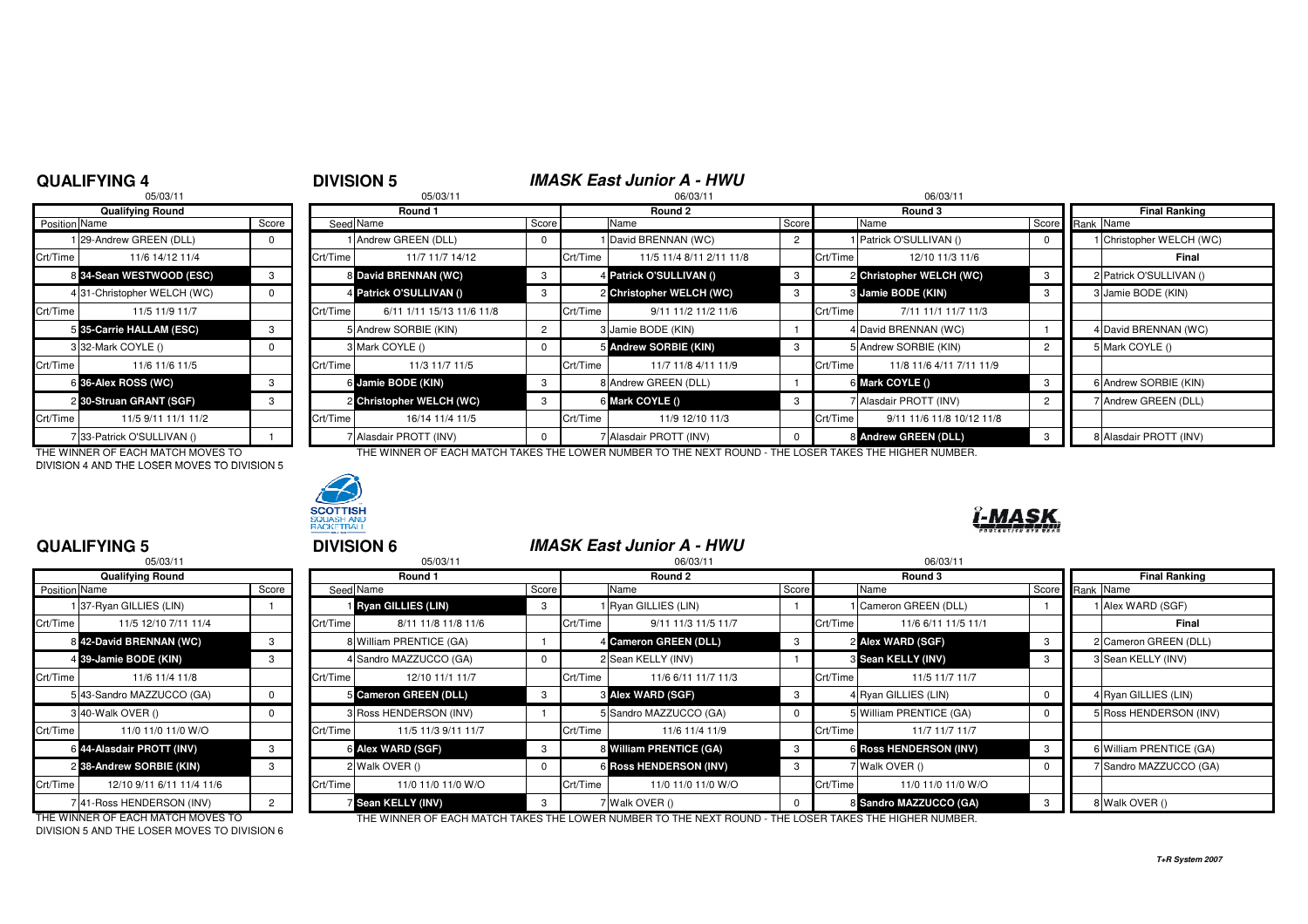# **DIVISION 7 IMASK East Junior A - HWU**<br>06/03/11

|                      | 05/03/11                        |       |          | 05/03/11                       |       |          | 06/03/11                   |                | 06/03/1  |                       |  |
|----------------------|---------------------------------|-------|----------|--------------------------------|-------|----------|----------------------------|----------------|----------|-----------------------|--|
|                      | <b>Qualifying Round</b>         |       |          | Round 1                        |       |          | Round 2                    |                |          | Round 3               |  |
| <b>Position</b> Name |                                 | Score |          | Seed Name                      | Score |          | Name                       | Score          |          | Name                  |  |
|                      | 45-William PRENTICE (GA)        | 3     |          | Tino MACKAY-PALACIOS (KIN)     | 3     |          | Tino MACKAY-PALACIOS (KIN) | 3              |          | 1 Tino MACKAY-PALAC   |  |
| Crt/Time             | 11/1 11/2 11/5                  |       | Crt/Time | 12/10 11/9 12/10               |       | Crt/Time | 11/0 12/10 11/8            |                | Crt/Time | 11/6 11/4 6/11        |  |
|                      | 8 50-Euan REED (DLL)            | 0     |          | 8 Fergus ANDREW (NEW)          | 0     |          | 4 William ANDERSON (WC)    | 0              |          | 2 Albeer MEHMOOD ()   |  |
|                      | 4 47-Alex WARD (SGF)            | 3     |          | 4 Jamie GORDON (ASRC)          | 2     |          | 2 Cameron RITCHIE (GA)     | 0              |          | 3 Cameron RITCHIE (GA |  |
| Crt/Time             | 12/10 11/4 11/3                 |       | Crt/Time | 6/11 11/13 11/2 11/8 11/2      |       | Crt/Time | 11/8 11/8 11/3             |                | Crt/Time | 11/1 11/6 1           |  |
|                      | 551-Albeer MEHMOOD ()           | 0     |          | 5 William ANDERSON (WC)        | 3     |          | <b>8 Albeer MEHMOOD ()</b> | 3              |          | 4 William ANDERSON (  |  |
|                      | 3 48-Sean KELLY (INV)           | 3     |          | <b>&amp; Albeer MEHMOOD ()</b> | 3     |          | 5 Jamie GORDON (ASRC)      | $\overline{2}$ |          | 5 Fergus ANDREW (NE   |  |
| Crt/Time             | 12/10 11/8 11/9                 |       | Crt/Time | 11/7 9/11 11/4 11/6            |       | Crt/Time | 8/11 9/11 11/9 11/6 12/10  |                | Crt/Time | 10/12 11/1 11/7       |  |
|                      | 6 52-Jamie GORDON (ASRC)        | 0     |          | 6 Emily BURNS (ALL)            |       |          | 8 Fergus ANDREW (NEW)      | 3              |          | 6 Emily BURNS (ALL)   |  |
|                      | 246-Cameron GREEN (DLL)         | 3     |          | 2 Euan REED (DLL)              | 0     |          | 6 Emily BURNS (ALL)        | 3              |          | 7 Euan REED (DLL)     |  |
| Crt/Time             | 11/8 10/12 11/6 11/4            |       | Crt/Time | 11/9 12/10 11/8                |       | Crt/Time | 11/3 11/1 11/5             |                | Crt/Time | 11/9 8/11 11/         |  |
|                      | 7 49-Tino MACKAY-PALACIOS (KIN) |       |          | <b>Z</b> Cameron RITCHIE (GA)  | 3     |          | 7 Euan REED (DLL)          | $\Omega$       |          | 8 Jamie GORDON (ASF   |  |

DIVISION 6 AND THE LOSER MOVES TO DIVISION 7



| Qualifying Round |                                 |       | Round 1  |                               |                | Round 2  |                            |       |          | Round 3                      |                 | Final Ranking |                               |  |
|------------------|---------------------------------|-------|----------|-------------------------------|----------------|----------|----------------------------|-------|----------|------------------------------|-----------------|---------------|-------------------------------|--|
| Position Name    |                                 | Score |          | Seed Name                     | Score          |          | Name                       | Score |          | Name                         | Score Rank Name |               |                               |  |
|                  | 145-William PRENTICE (GA)       |       |          | Tino MACKAY-PALACIOS (KIN)    | 3              |          | Tino MACKAY-PALACIOS (KIN) |       |          | 1 Tino MACKAY-PALACIOS (KIN) |                 |               | Albeer MEHMOOD ()             |  |
| Crt/Time         | 11/1 11/2 11/5                  |       | Crt/Time | 12/10 11/9 12/10              |                | Crt/Time | 11/0 12/10 11/8            |       | Crt/Time | 11/6 11/4 6/11 13/11         |                 |               | Final                         |  |
|                  | 8 50-Euan REED (DLL)            |       |          | 8 Fergus ANDREW (NEW)         |                |          | 4 William ANDERSON (WC)    |       |          | 2 Albeer MEHMOOD ()          |                 |               | 2 Tino MACKAY-PALACIOS (KIN)  |  |
|                  | 4 47-Alex WARD (SGF)            |       |          | 4 Jamie GORDON (ASRC)         | $\overline{2}$ |          | 2 Cameron RITCHIE (GA)     |       |          | 3 Cameron RITCHIE (GA)       |                 |               | 3 William ANDERSON (WC)       |  |
| Crt/Time         | 12/10 11/4 11/3                 |       | Crt/Time | 6/11 11/13 11/2 11/8 11/2     |                | Crt/Time | 11/8 11/8 11/3             |       | Crt/Time | 11/1 11/6 11/2               |                 |               |                               |  |
|                  | 5 51-Albeer MEHMOOD ()          |       |          | 5 William ANDERSON (WC)       | 3              |          | <b>8 Albeer MEHMOOD ()</b> |       |          | 4 William ANDERSON (WC)      |                 |               | <b>I</b> Cameron RITCHIE (GA) |  |
|                  | 8 48-Sean KELLY (INV)           |       |          | 3 Albeer MEHMOOD ()           | 3              |          | 5 Jamie GORDON (ASRC)      |       |          | 5 Fergus ANDREW (NEW)        | -3              |               | 5 Fergus ANDREW (NEW)         |  |
| Crt/Time         | 12/10 11/8 11/9                 |       | Crt/Time | 11/7 9/11 11/4 11/6           |                | Crt/Time | 8/11 9/11 11/9 11/6 12/10  |       | Crt/Time | 10/12 11/1 11/7 6/11 11/9    |                 |               |                               |  |
|                  | 6 52-Jamie GORDON (ASRC)        |       |          | 6 Emily BURNS (ALL)           |                |          | 8 Fergus ANDREW (NEW)      |       |          | 6 Emily BURNS (ALL)          |                 |               | 6 Emily BURNS (ALL)           |  |
|                  | 246-Cameron GREEN (DLL)         |       |          | 2 Euan REED (DLL)             |                |          | 6 Emily BURNS (ALL)        |       |          | Fuan REED (DLL)              |                 |               | <b>Jamie GORDON (ASRC)</b>    |  |
| Crt/Time         | 11/8 10/12 11/6 11/4            |       | Crt/Time | 11/9 12/10 11/8               |                | Crt/Time | 11/3 11/1 11/5             |       | Crt/Time | 11/9 8/11 11/8 11/8          |                 |               |                               |  |
|                  | 7 49-Tino MACKAY-PALACIOS (KIN) |       |          | <b>Z</b> Cameron RITCHIE (GA) | 3              |          | 7 Euan REED (DLL)          |       |          | 8 Jamie GORDON (ASRC)        |                 |               | 8 Euan REED (DLL)             |  |

THE WINNER OF EACH MATCH MOVES TO THE WINNER OF EACH MATCH TAKES THE LOWER NUMBER TO THE NEXT ROUND - THE LOSER TAKES THE HIGHER NUMBER.



### **QUALIFYING 7**

|                      | 05/03/11                  |          |          |
|----------------------|---------------------------|----------|----------|
|                      | <b>Qualifying Round</b>   |          |          |
| <b>Position Name</b> |                           | Score    | Seed     |
|                      | 153-Fergus ANDREW (NEW)   | 3        |          |
| Crt/Time             | 11/0 11/0 11/0 W/O        |          | Crt/Time |
|                      | 8 58-Calum HARVEY (DUN)   | 0        | 8        |
|                      | 4 55-Grace KEMPSELL (WAV) | 0        | 4        |
| Crt/Time             | 11/5 11/6 11/1            |          | Crt/Time |
|                      | 5 59-Emily BURNS (ALL)    | 3        | 5        |
|                      | 8 56-Cameron RITCHIE (GA) | 3        | 3        |
| Crt/Time             | 11/3 7/11 11/4 14/12      |          | Crt/Time |
|                      | 6 60-Melissa COWAN (LL)   |          | 6        |
|                      | 254-William ANDERSON (WC) | 3        | 2        |
| Crt/Time             | 11/6 11/7 11/8            |          | Crt/Time |
|                      | 7 57-Tom LONERGAN (NEW)   | $\Omega$ |          |

| 05/03/11                      |                                   |   | 05/03/11 |                           |    |          | 06/03/11                       |      | 06/03/11                                                                                               |   |  |                           |  |
|-------------------------------|-----------------------------------|---|----------|---------------------------|----|----------|--------------------------------|------|--------------------------------------------------------------------------------------------------------|---|--|---------------------------|--|
| <b>Qualifying Round</b>       |                                   |   | Round 1  |                           |    | Round 2  |                                |      | Round 3                                                                                                |   |  | <b>Final Ranking</b>      |  |
| <b>Position Name</b><br>Score |                                   |   |          | Seed Name                 |    | Score    | Score<br>Name                  | Name | Score Rank Name                                                                                        |   |  |                           |  |
|                               | 153-Fergus ANDREW (NEW)           | 3 |          | Grace KEMPSELL (WAV)      |    |          | 1 Katriona ALLEN (PER)         |      | Melissa COWAN (LL)                                                                                     |   |  | I Colin JACKSON ()        |  |
| Crt/Time                      | 11/0 11/0 11/0 W/O                |   | Crt/Time | 11/3 11/2 11/5            |    | Crt/Time | 11/9 14/12 11/6                |      | Crt/Time<br>8/11 6/11 10/12                                                                            |   |  | Final                     |  |
|                               | 8 58-Calum HARVEY (DUN)           | 0 |          | 8 Katriona ALLEN (PER)    | 3  |          | 4 Melissa COWAN (LL)           | 3    | 2 Colin JACKSON ()                                                                                     | 3 |  | 2 Melissa COWAN (LL)      |  |
|                               | 455-Grace KEMPSELL (WAV)          |   |          | 4 Melissa COWAN (LL)      | -3 |          | 2 Tom LONERGAN (NEW)           |      | <b>8 Tom LONERGAN (NEW)</b>                                                                            |   |  | 3 Tom LONERGAN (NEW)      |  |
| Crt/Time                      | 11/5 11/6 11/1                    |   | Crt/Time | 11/4 11/9 9/11 12/10      |    | Crt/Time | 11/6 13/11 10/12 11/8          |      | Crt/Time<br>12/10 9/11 11/8 11/9                                                                       |   |  |                           |  |
|                               | 5 59-Emily BURNS (ALL)            |   |          | 5 Matthew WRIGHT (SGF)    |    |          | <b>8 Colin JACKSON ()</b>      |      | 4 Katriona ALLEN (PER)                                                                                 |   |  | 4 Katriona ALLEN (PER)    |  |
|                               | 8 56-Cameron RITCHIE (GA)         | 3 |          | 3 Calum HARVEY (DUN)      |    |          | 5 Matthew WRIGHT (SGF)         |      | 5 Matthew WRIGHT (SGF)                                                                                 |   |  | 5 Matthew WRIGHT (SGF)    |  |
| Crt/Time                      | 11/3 7/11 11/4 14/12              |   | Crt/Time | 11/0 11/0 11/0 W/O        |    | Crt/Time | 11/3 11/3 11/2                 |      | Crt/Time<br>11/2 11/2 11/4                                                                             |   |  |                           |  |
|                               | 6 60-Melissa COWAN (LL)           |   |          | 6 Colin JACKSON ()        | 3  |          | 8 Grace KEMPSELL (WAV)         |      | 6 Catherine HOLLAND (DBY)                                                                              |   |  | 6 Catherine HOLLAND (DBY) |  |
|                               | 254-William ANDERSON (WC)         | 3 |          | 2 Tom LONERGAN (NEW)      | -3 |          | 6 Calum HARVEY (DUN)           |      | 7 Calum HARVEY (DUN)                                                                                   |   |  | 7 Grace KEMPSELL (WAV)    |  |
| Crt/Time                      | 11/6 11/7 11/8                    |   | Crt/Time | 11/9 11/8 12/10           |    | Crt/Time | 11/0 11/0 11/0 W/O             |      | Crt/Time<br>11/0 11/0 11/0 W/O                                                                         |   |  |                           |  |
|                               | 757-Tom LONERGAN (NEW)            |   |          | 7 Catherine HOLLAND (DBY) |    |          | <b>Catherine HOLLAND (DBY)</b> |      | 8 Grace KEMPSELL (WAV)                                                                                 |   |  | 8 Calum HARVEY (DUN)      |  |
|                               | THE WINNER OF FACH MATCH MOVES TO |   |          |                           |    |          |                                |      | THE WINNER OF FACH MATCH TAKES THE LOWER NUMBER TO THE NEXT ROUND - THE LOSER TAKES THE HIGHER NUMBER. |   |  |                           |  |

THE WINNER OF EACH MATCH MOVES TO DIVISION 7 AND THE LOSER MOVES TO DIVISION 8

**T+R System 2007**